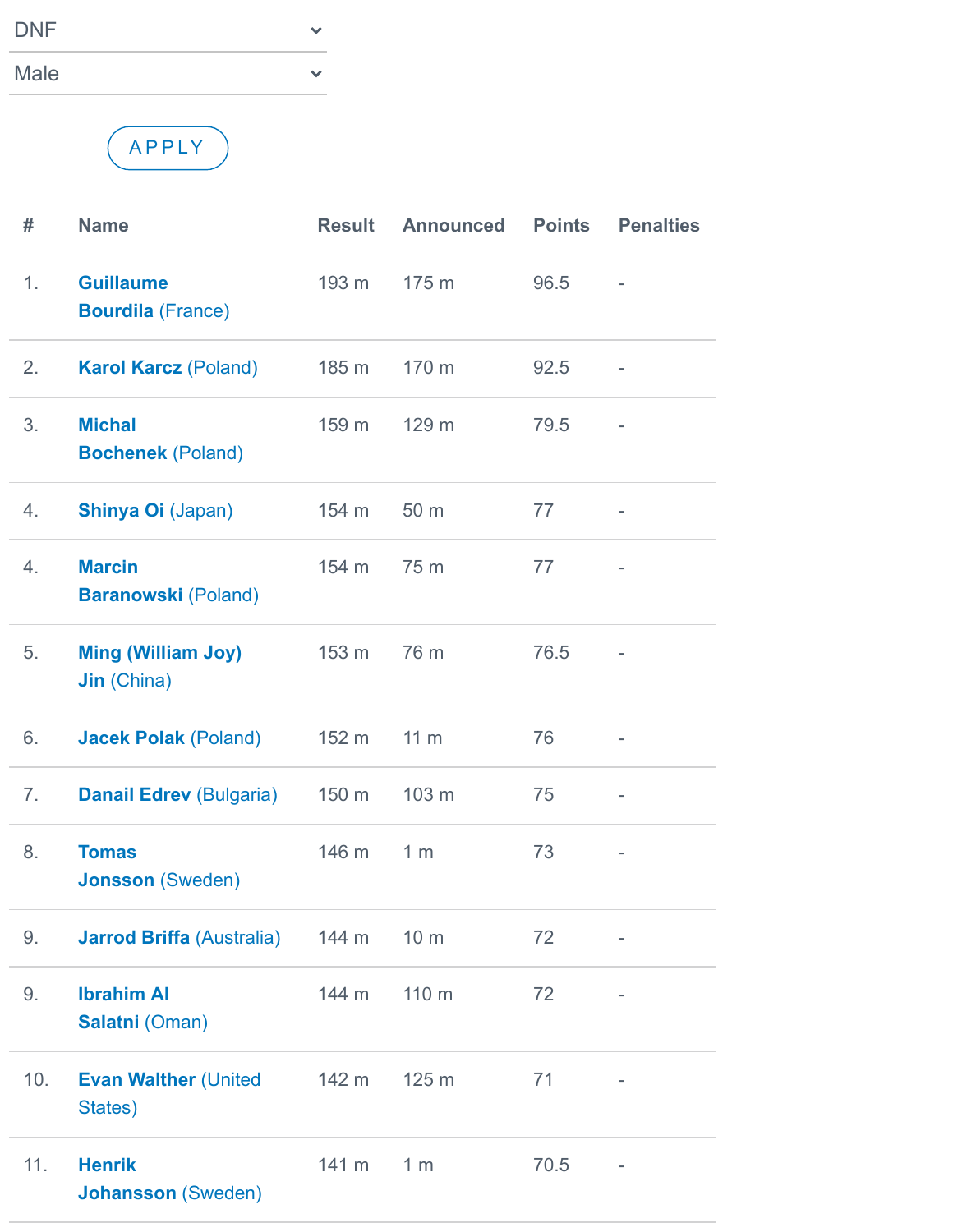| #   | <b>Name</b>                                                  | <b>Result</b>   | <b>Announced</b> | <b>Points</b> | <b>Penalties</b>         |
|-----|--------------------------------------------------------------|-----------------|------------------|---------------|--------------------------|
| 12. | <b>Yueh Shiang</b><br><b>Hsu (Chinese Taipei,</b><br>Taiwan) | 135 m           | 101 m            | 67.5          |                          |
| 13. | <b>Tommi</b><br><b>Pasanen</b> (Finland)                     | 133 m           | 70 m             | 66.5          |                          |
| 14. | <b>Karlo Grbin (Sweden)</b>                                  | 132 m           | 75 m             | 66            |                          |
| 15. | <b>Kimmo Hovi</b> (Finland)                                  | 127 m           | 50 m             | 63.5          |                          |
| 16. | Miro Suonperä (Finland) 123 m                                |                 | 23 <sub>m</sub>  | 61.5          | $\overline{\phantom{a}}$ |
| 17. | <b>Bartosz</b><br>Lubecki (Poland)                           | $121 \text{ m}$ | 51 m             | 60.5          |                          |
| 18. | <b>Adam Drzazga (United</b><br>Kingdom)                      | 110 m           | 50 m             | 55            |                          |
| 18. | <b>Mohamed</b><br><b>Aljneibi</b> (United Arab<br>Emirates)  | 110 m           | 70 m             | 55            |                          |
| 19. | <b>David Mellor (United)</b><br>Kingdom)                     | 109 m           | 2 <sub>m</sub>   | 54.5          |                          |
| 19. | <b>William Seaford (United</b><br>Kingdom)                   | 109 m           | 60 m             | 54.5          |                          |
| 19. | <b>Marko Radovic (Serbia)</b>                                | 109 m           | 100 m            | 54.5          |                          |
| 20. | <b>Alexandre</b><br><b>Boscari (France)</b>                  | 106 m           | 1 <sub>m</sub>   | 53            |                          |
| 20. | <b>Kyosuke Abe (Japan)</b>                                   | 106 m           | 30 m             | 53            |                          |
| 20. | <b>Minsoo Jeong (Republic</b><br>of Korea)                   | 106 m           | 70 m             | 53            |                          |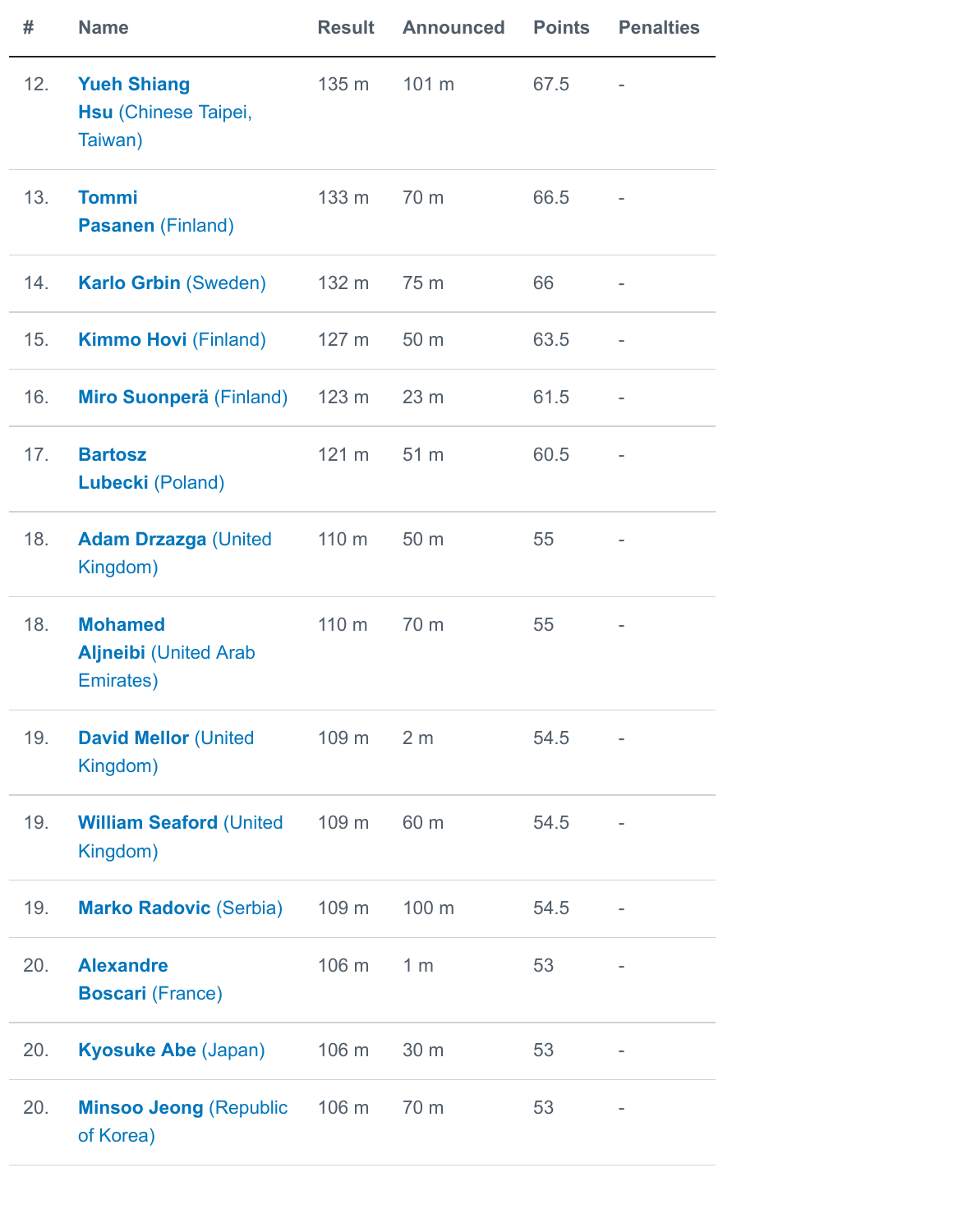| #   | <b>Name</b>                                  | <b>Result</b> | <b>Announced</b> | <b>Points</b>  | <b>Penalties</b> |
|-----|----------------------------------------------|---------------|------------------|----------------|------------------|
| 21. | <b>Martin</b><br><b>Parvanov (Bulgaria)</b>  | 104 m         | 50 m             | 52             |                  |
| 22. | <b>Valdemar</b><br><b>Karlsson (Sweden)</b>  | 100 m         | 3 <sub>m</sub>   | 50             |                  |
| 22. | <b>Atsushi Nakano (Japan)</b>                | 100 m         | 55 m             | 50             | -                |
| 23. | <b>Jakub</b><br><b>Frackowiak (Poland)</b>   | 87 m          | 61 m             | 43.5           |                  |
| 24. | <b>Boris</b><br><b>Georgiev (Bulgaria)</b>   | 84 m          | 40 m             | 42             |                  |
| 25. | Noriyuki Yabe (Japan)                        | 82 m          | 1 <sub>m</sub>   | 41             | ÷,               |
| 26. | <b>Roman</b><br><b>Khromov (Israel)</b>      | 78 m          | 50 m             | 39             |                  |
| 26. | <b>Inaki Santos (Spain)</b>                  | 100 m         | 122 m            | 39             | 11               |
| 27. | <b>Ivan Rodriguez (Spain)</b>                | 77 m          | 50 m             | 38.5           |                  |
| 28. | <b>Ossi Peltola</b> (Finland) 71 m           |               | 70 m             | 35.5           |                  |
| 29. | <b>Geor Marinac (Croatia)</b>                | 62 m          | 52 m             | 31             | -                |
| 30. | <b>Deyan</b><br><b>Doychev (Bulgaria)</b>    | 59 m          | 37 m             | 29.5           | -                |
| 31. | <b>Miroslav</b><br><b>Minchev (Bulgaria)</b> | 55 m          | 50 m             | 27.5           | -                |
| 32. | <b>Miljan Kolčić (Serbia)</b>                | 54 m          | 21 <sub>m</sub>  | 27             | -                |
| 33. | <b>Namig</b><br>Ahmadzada (Azerbaijan)       | 39 m          | 25 <sub>m</sub>  | 19.5           |                  |
| 34. | <b>Kazuaki</b><br>Yonezawa (Japan)           | 99 m          | 1 <sub>m</sub>   | $\overline{0}$ |                  |